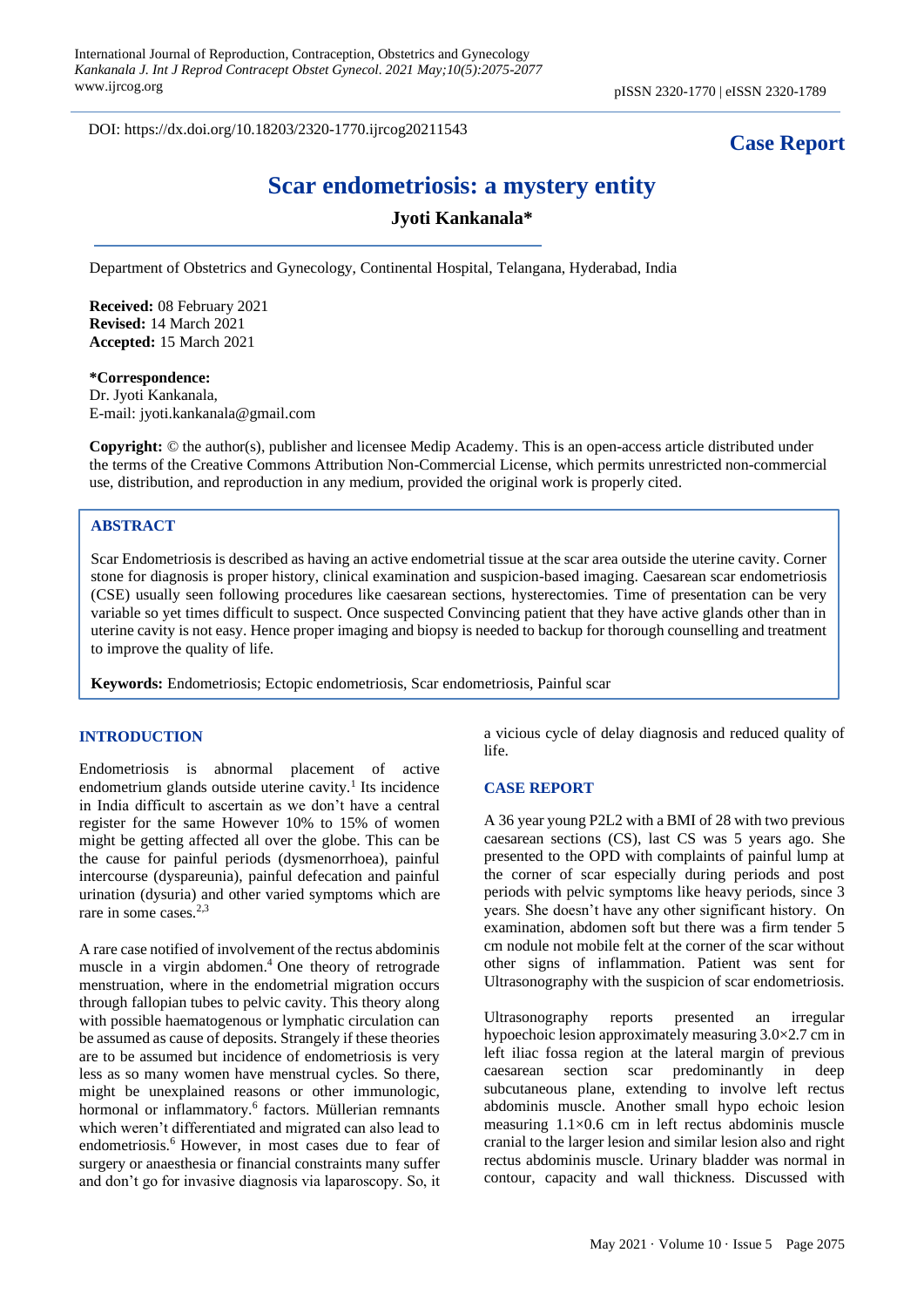radiology plan and there was no need for MRI. After detail discussion we planned for laparoscopy (to rule pelvic deposits) dilatation curettage and Mirena coil insertion after surgical excision of endometriosis on scar and Mesh repair, same was performed under General Anaesthesia and later TA (transverse abdominis plane) block given. Patient stood procedure well.



**Figure 1: USG endometriosis.**



**Figure 2: Scar mesh repair.**



**Figure 3 (A and B): Histopathology of endometriosis.**

#### **DISCUSSION**

In recent study, 198 cases of CSE over a period of 13 years, providing detailed information that helps us to better understand the clinical characteristics of this rare condition.<sup>7</sup> Most of the endometriomas were located in a corner of the incision scar: 83.0% in Pfannenstiel incision scars and 84.2% in vertical midline incision scars. This is probably because endometrial cells are less easily removed from the corners of the incisions during the procedure.

The second cause is a larger nutrient supply; angiogenesis plays an important role in the pathogenesis of endometriosis. Therefore, more blood loss in the Pfannenstiel incision would provide a relatively rich nutritional environment for the implantation and growth of residual endometrial cells, favouring the occurrence of scar endometriosis. Consistent with this explanation, all 11 patients in this study who had multiple endometriomas had Pfannenstiel incisions.

Interesting result from this study is that deeper endometrioma locations are correlated with longer latency periods. This is probably due to the fact that the deeper endometriomas could not be easily noticed.<sup>8</sup>

SE can undergo malignant change, which is rapidly fatal and has a survival rate of only 57%. Hence, it is necessary to take precautions to prevent or reduce the occurrence of SE.

On the basis of the implantation theory, we propose a variety of measures: careful flushing and irrigating before closure; using separate needles for uterine and abdominal closure; and not using a sponge to clean the endometrial cavity following complete delivery. Extending the breastfeeding period to delay menstruation has also been proposed for preventing careful flushing and irrigation of the adipose layer and fascia layer during closure is critical.<sup>9</sup>

Surgical treatment should be considered as the best treatment wherever feasible and medical treatment as add on if needed with lesser time and dose and cater individual needs explaining all benefits and risk.<sup>10</sup>Thumb rule should be talking in the way they understand better and follow up.

## **CONCLUSION**

If patient comes with complaints of pain over or nearing scar and a history of previous caesarean or hysterectomy try to evaluate and keep under observation and don't hesitate to get any imaging modalities to reconfirm so as to prevent further damage and to improve quality of life for her and indirectly their family.

#### **ACKNOWLEDGMENTS**

Authors would like to thank anaesthetist Dr Sumanth Kankanala for his support during study.